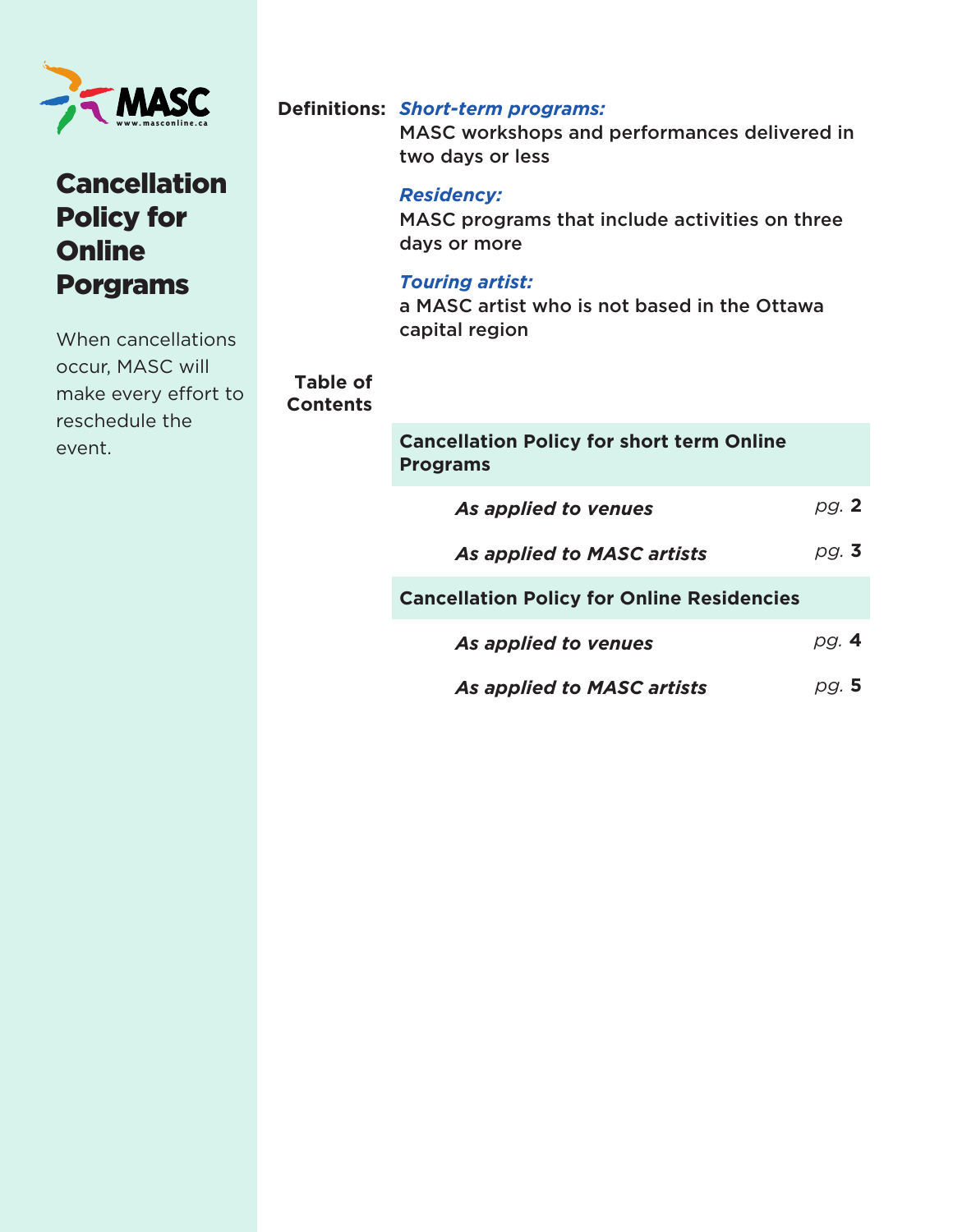# **Cancellation Policy for**  short-term online programs

# AS APPLIED TO VENUES

If a venue cancels a confirmed MASC booking for any reason, they must contact both MASC and the artist. The artist's contact information is on the MASC Confirmation form.

| <b>Notice of Cancellation</b>                                                                                                                                                                                                                             | <b>Activity is rescheduled</b><br>with the same artist**                                              | <b>Activity is not rescheduled</b><br>with the same artist**                                                   |
|-----------------------------------------------------------------------------------------------------------------------------------------------------------------------------------------------------------------------------------------------------------|-------------------------------------------------------------------------------------------------------|----------------------------------------------------------------------------------------------------------------|
| Within 3-5 business days,<br>prior to the booking day                                                                                                                                                                                                     | No surcharge                                                                                          | The venue will be<br>responsible for 50% of the<br>original invoice, which will be<br>credited to the artist.  |
|                                                                                                                                                                                                                                                           |                                                                                                       |                                                                                                                |
| Within O-2 business days,<br>prior to the booking day<br>(this includes lockdown or<br>fire drills) or failure to<br>provide connection link on<br>time                                                                                                   | 50% of the total invoice will<br>be added to the rescheduled<br>invoice and credited to the<br>artist | The venue will be<br>responsible for 100% of the<br>original invoice, which will be<br>credited to the artist. |
|                                                                                                                                                                                                                                                           |                                                                                                       |                                                                                                                |
| <b>Force Majeure: technical</b><br>difficulties**, severe weather<br>conditions, strike actions,<br>changes in COVID-19 safety<br>protocols, venue closures,<br>power failures, illness related<br>outbreaks, lockdown or fire<br>(excluding drills) etc. | No surcharge                                                                                          | No charge will be made to<br>the venue and no payment<br>will be made to the artist.                           |

\*MASC will also bill the venue, and reimburse the artist, for 100% of any material or equipment rental expenses incurred that cannot be reversed.

\*\*MASC technical difficulties definition includes internet failure, or low streaming quality only, beyond the artist's control.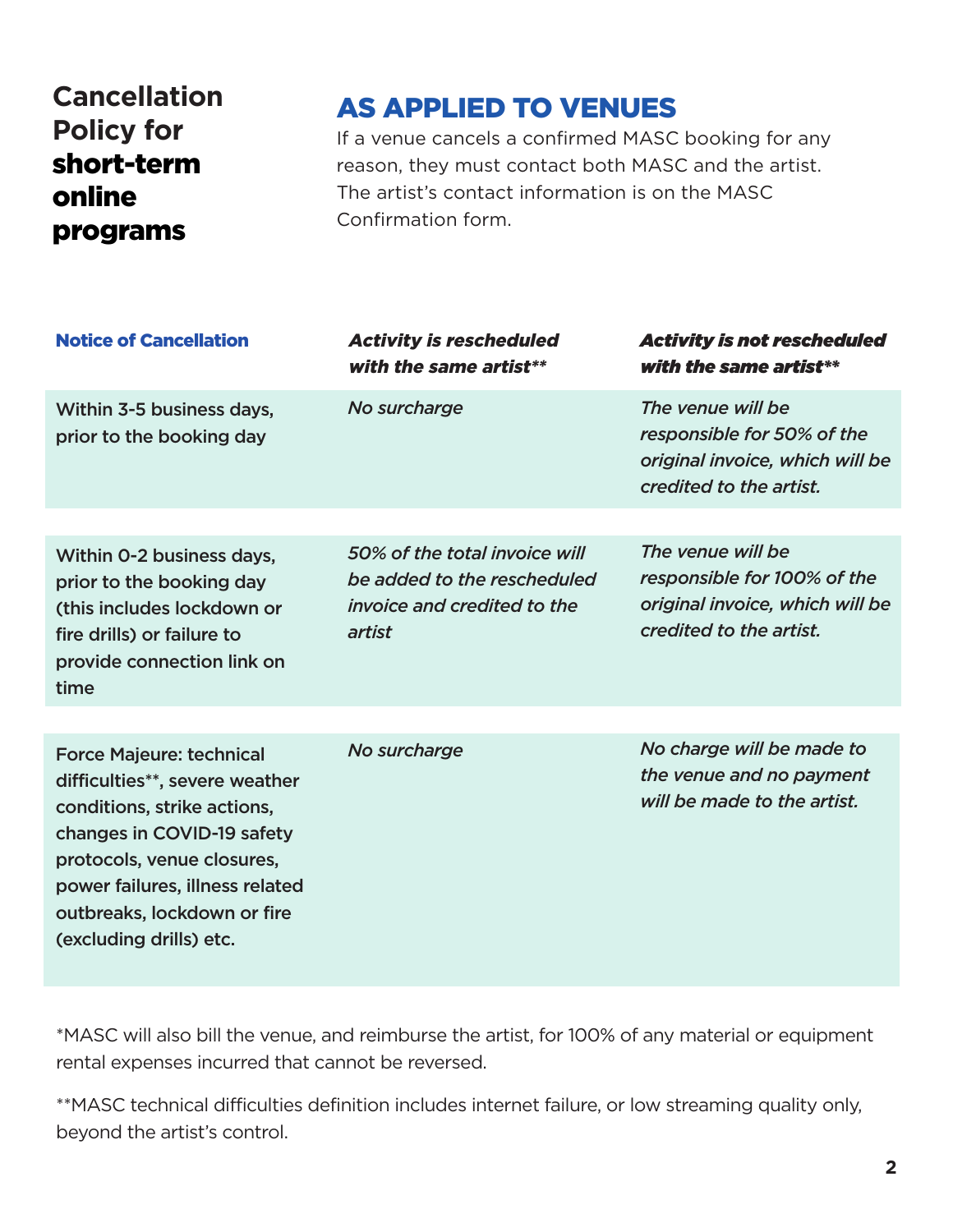# **Cancellation Policy for**  short-term online programs

# AS APPLIED TO LOCAL MASC ARTISTS

If an artist cancels a MASC booking for any reason, they must contact both MASC and the venue. The venue's contact information is on the MASC Confirmation form.

| <b>Notice of Cancellation</b>                                                                                                                                                   | <b>Activity is rescheduled</b><br>with the same artist**                                      | <b>Activity is not rescheduled</b><br>with the same artist**                            |
|---------------------------------------------------------------------------------------------------------------------------------------------------------------------------------|-----------------------------------------------------------------------------------------------|-----------------------------------------------------------------------------------------|
| Within 3-5 business days,<br>prior to the booking day                                                                                                                           | No penalty                                                                                    | 10% deduction will be taken<br>from artist's next payment<br>and credited to the venue. |
| Within 0-2 business days,                                                                                                                                                       | 10% deducted from artist's                                                                    | 20% deduction will be taken                                                             |
| prior to the booking day<br>(this includes lockdown or<br>fire drills)                                                                                                          | fee and credited to venue for<br>the rescheduled booking                                      | from artist's next payment<br>and credited to the venue                                 |
|                                                                                                                                                                                 |                                                                                               |                                                                                         |
| <b>Failure to appear</b>                                                                                                                                                        | 30% deducted from artist's<br>fee and credited to the<br>venue for the rescheduled<br>booking | 40% deduction will be taken<br>from artist's next payment<br>and credited to the venue  |
|                                                                                                                                                                                 |                                                                                               |                                                                                         |
| <b>Force Majeure: technical</b><br>difficulties**, severe weather<br>conditions, illness, death in<br>the family, accident, venue<br>failure to respect code of<br>conduct etc. | No penalty                                                                                    | No charge will be made to<br>the venue and no payment<br>will be made to the artist.    |

\*If the artist has been paid for the booking and there is no future payment due to the artist, the artist will be expected to reimburse MASC this amount, which will then be credited to the venue.

\*\*MASC technical difficulties definition includes internet failure, or low streaming quality only, beyond the artist's control.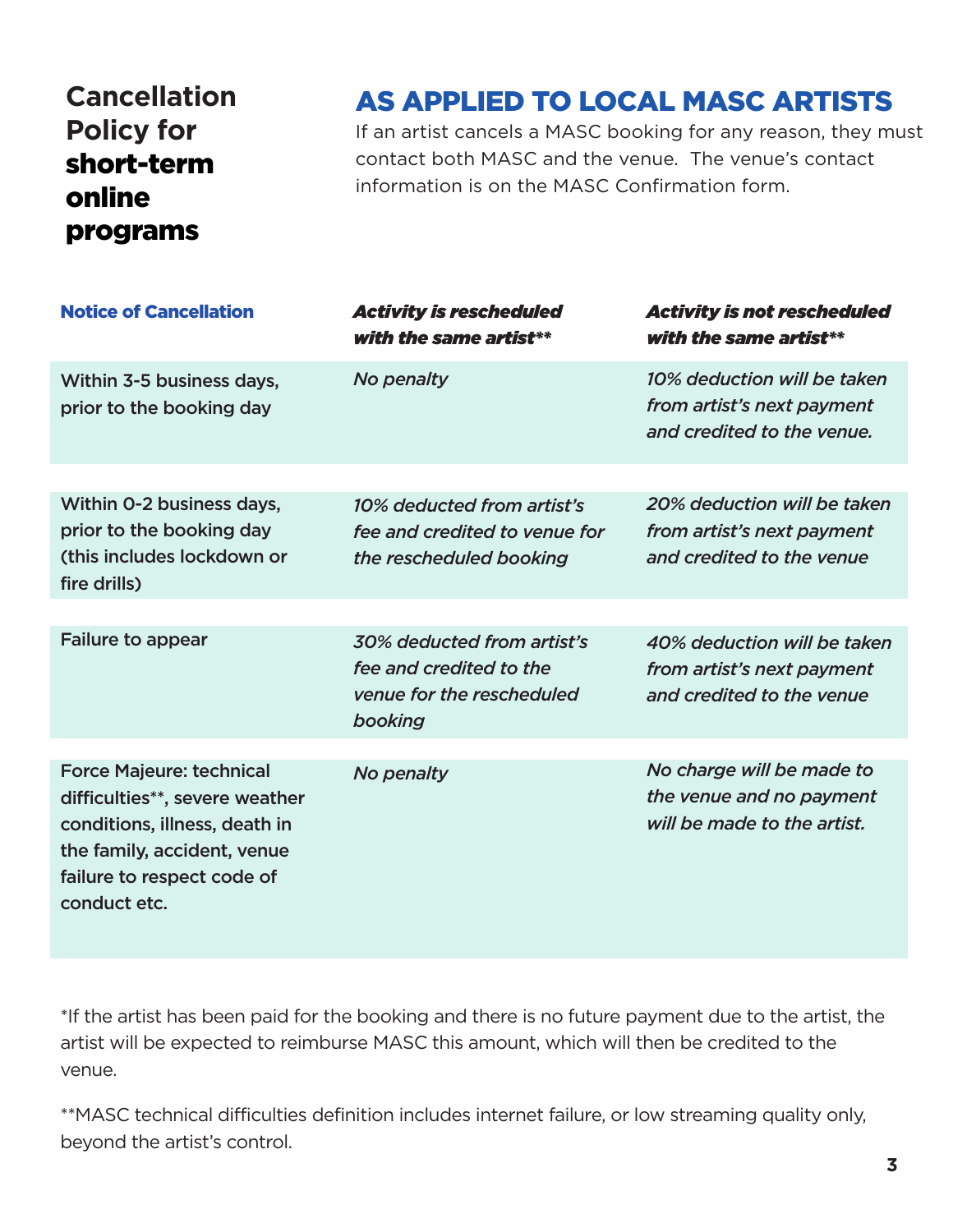### **Cancellation Policy for**  online residencies

### AS APPLIED TO VENUES

If a venue cancels a confirmed Residency for any reason, they must contact both MASC and the artist. The artist's contact information is on the MASC Confirmation form.

| <b>Notice of Cancellation</b>                           | <b>Remaining activities are</b><br>rescheduled with the same<br>artist*                                                                  | <b>Remaining Activities are</b><br><b>NOT rescheduled with the</b><br>same artist                             |
|---------------------------------------------------------|------------------------------------------------------------------------------------------------------------------------------------------|---------------------------------------------------------------------------------------------------------------|
| Within 11-20 business days,<br>prior to the booking day | A 10% per day surcharge for<br>remaining activities will be<br>added to the rescheduled<br><i>invoice and credited to the</i><br>artist. | Venue will be charged 20%<br>per day of the remaining<br>activities, which will be<br>credited to the artist. |
|                                                         |                                                                                                                                          |                                                                                                               |
| Within 0-10 business days,                              | A 30% per day surcharge for                                                                                                              | Venue will be charged 50%                                                                                     |

prior to the booking day (including lockdown and fire drills) or failure to provide connection link on time

*A 30% per day surcharge for remaining activities will be added to the rescheduled invoice and credited to the artist.*

*per day of the remaining activities, which will be credited to the artist.* 

Force Majeure: strike actions, bus cancellations, severe weather conditions, changes in Public Health safety protocols, venue closures, power failures, illness related outbreaks, lockdown or fire (excluding drills) etc.

*No surcharge*

*No charge will be made to the venue and no payment will be made to the artist.*

\*MASC will also bill the venue, and reimburse the artist, for 100% of any transportation, material or equipment rental expenses incurred that cannot be reversed.